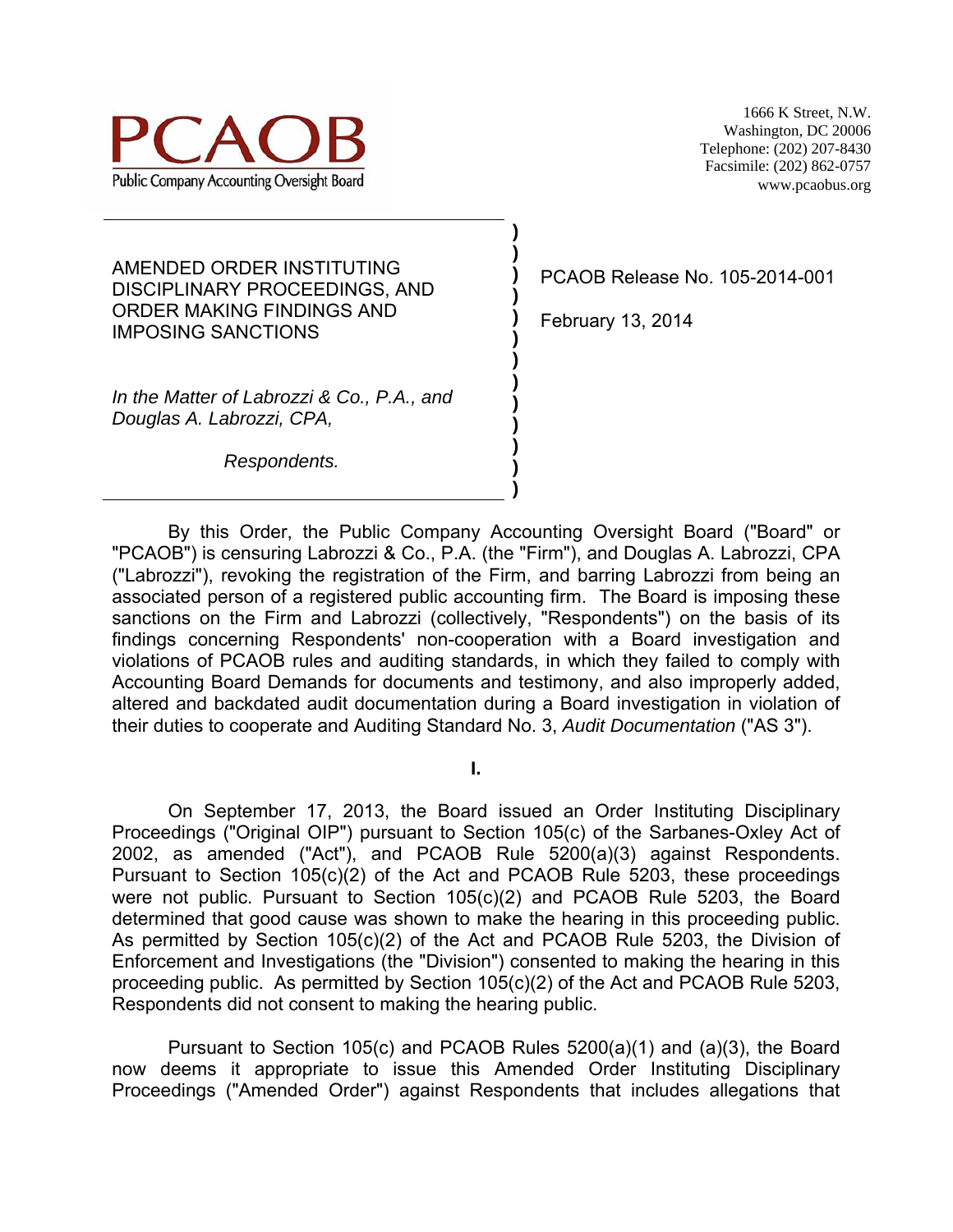

Respondents improperly added, altered, and backdated audit documentation submitted to the Division in response to March 27, 2013 Accounting Board Demands as further evidence of Respondents' noncooperation and that Respondents thereby violated AS 3*,* because Respondents did not document that the information had been created and added to the audit work papers after the documentation completion dates or the reason for so doing.

**II.** 

In anticipation of the issuance of this Amended Order and pursuant to PCAOB Rule 5205, Respondents have each submitted an Offer of Settlement (collectively, "Offers") that the Board has determined to accept. Solely for purposes of these proceedings and any other proceedings brought by or on behalf of the Board, or to which the Board is a party, and without admitting or denying the findings herein, except as to the Board's jurisdiction over them and the subject matter of these proceedings, which are admitted, Respondents consent to the entry of this Amended Order Instituting Disciplinary Proceedings, and Order Making Findings and Imposing Sanctions ("Order") as set forth below. $1/2$ 

#### **III.**

On the basis of Respondents' Offers, the Board finds $2/$  that:

#### **A. Respondents**

1. Labrozzi & Co., P.A. is a professional association organized under the laws of the state of Florida, with an office in Miami, Florida. The Firm is registered with the Board pursuant to Section 102 of the Act and PCAOB Rules. The Firm is licensed

 $1/$  The findings herein are made pursuant to Respondents' Offers and are not binding on any other person or entity in this or any other proceeding.

 $2^{\prime}$  Except with respect to sanctions imposed under Section 105(b)(3) of the Act, the sanctions that the Board is imposing on Respondents in this Order may be imposed only if a respondent's conduct meets one of the conditions set out in Section 105(c)(5) of the Act, 15 U.S.C. § 7215(c)(5). The Board finds that Respondents' conduct described in this Order meets the condition set out in Section 105(c)(5), which provides that such sanctions may be imposed in the event of: (A) intentional or knowing conduct, including reckless conduct, that results in violation of the applicable statutory, regulatory, or professional standard; or (B) repeated instances of negligent conduct, each resulting in a violation of the applicable statutory, regulatory, or professional standard.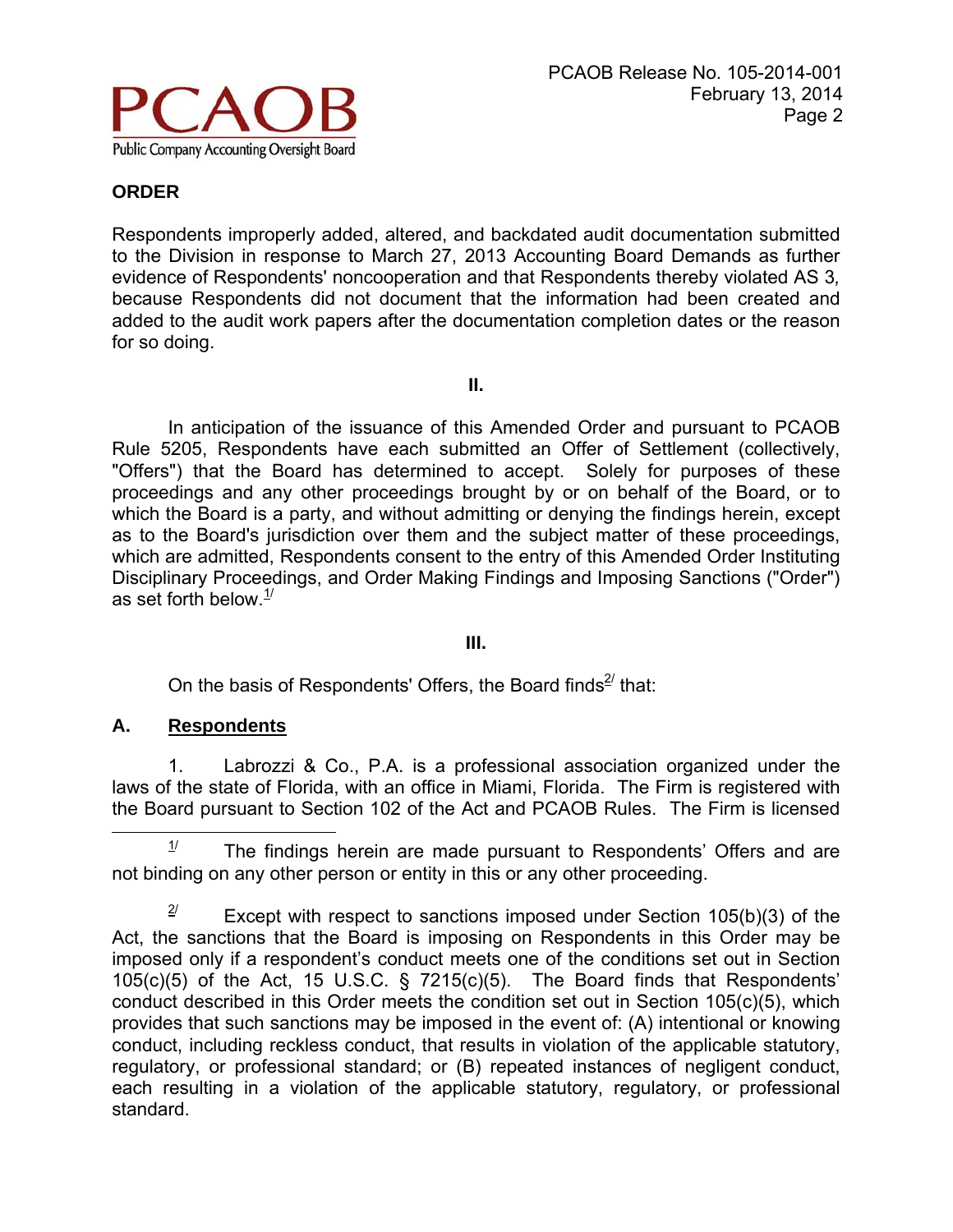

by the Florida Board of Accountancy (License No. AD65931). The status of the license is currently "Delinquent." As of its 2012 Annual Report on Form 2, the Firm had one principal (Douglas A. Labrozzi, CPA) and no audit staff.

2. Douglas A. Labrozzi, CPA is the president of the Firm and a certified public accountant licensed in the state of Florida (License No. AC40693). The status of his license is currently "Delinquent, Active." Labrozzi is an associated person of a registered public accounting firm as that term is defined in Section 2(a)(9) of the Act and PCAOB Rule 1001(p)(i).

## **B. Summary**

3. This matter concerns Respondents' repeated failure to cooperate with a Board investigation and comply with PCAOB rules and standards. Respondents failed to produce certain categories of documents and information demanded in Accounting Board Demands until after the Board instituted disciplinary proceedings against them on September 17, 2013. Further, Labrozzi refused to appear for sworn testimony as demanded by the Division until after the institution of disciplinary proceedings against him. $3<sup>2</sup>$  In addition, Respondents added, altered, and backdated audit documentation for three audits prior to providing that documentation to the Division in connection with its investigation without informing the Division, and without documenting, that the information had been created and added to the audit work papers after the documentation completion dates or the reason for so doing, as required by AS 3.

## **C. Respondents Failed to Cooperate with a Board Investigation**

4. The Act authorizes the Board to impose disciplinary sanctions for a registered firm's or associated person's noncooperation with a Board investigation. $4/$ Board rules include procedures for implementing that authority.<sup>5/</sup> Noncooperation with a Board investigation includes failing to comply with an accounting board demand.<sup>6/</sup> As described below, Respondents failed to comply with Accounting Board Demands issued

- $\frac{5}{10}$  See PCAOB Rules 5110 and 5200(a)(3).
- $\frac{6}{}{}$  See PCAOB Rule 5110(a)(1).

 $3<sup>j</sup>$  The Original OIP alleged that Respondents failed to cooperate with a Board investigation based on Respondents' failure to produce certain categories of documents and information to the Division and Labrozzi's refusal to appear for investigative testimony.

 $4/$  *See* Section 105(b)(3) of the Act.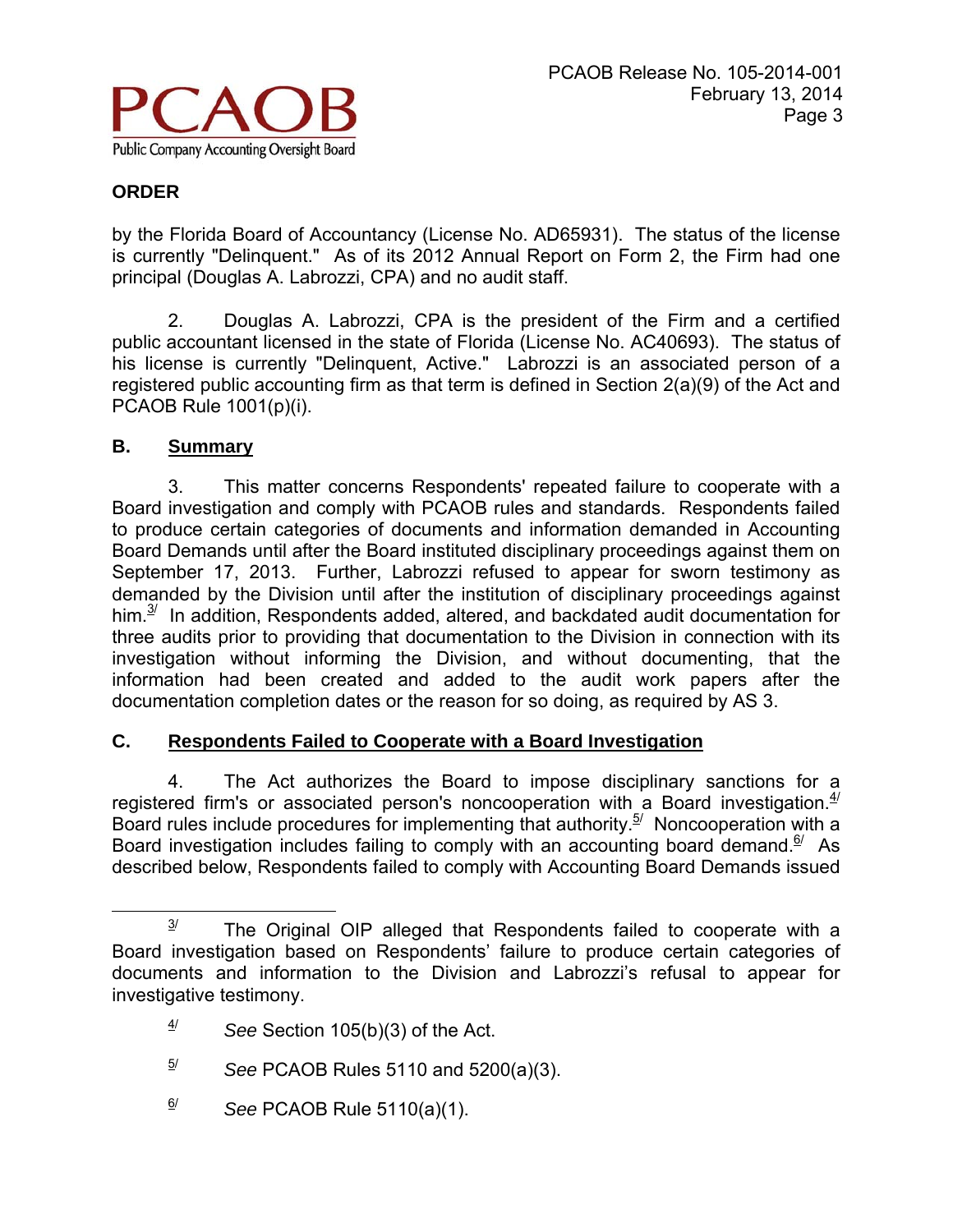

on March 27, 2013 pursuant to PCAOB Rule 5101(a)(2) by failing to produce certain documents and information. Further, Douglas Labrozzi failed to comply with a March 27, 2013 Accounting Board Demand requiring him to appear for sworn testimony.

5. Noncooperation with a Board investigation also includes knowingly making any false material declaration or making or using any other information, including any book, paper, document, record, recording, or other material, knowing the same to contain any false material declaration.<sup> $7/2$ </sup> As described below, Respondents failed to cooperate with a Board investigation by submitting audit documentation to the Division that they knew to contain false declarations.

## Respondents Failed to Produce Certain Demanded Documents and Information

6. On March 20, 2013, the Board issued an Order of Formal Investigation ("OFI"), *In the Matter of Labrozzi & Co., P.A.* The March 20, 2013 OFI related to potential audit failures involving the Firm's audits of the June 30, 2011 financial statements of Issuer A and the December 31, 2010 financial statements of Issuer B. Labrozzi was the sole auditor involved in those audits.

7. Prior to the Board's issuance of the OFI, and as part of an informal inquiry the Division was conducting pursuant to PCAOB Rule 5100, the Division issued a request for documents and information to the Firm on November 8, 2012 ("November 8 Request"). In response, the Firm provided the Division with certain documents in late November and December 2012.

8. Following the issuance of the OFI, the Division issued an Accounting Board Demand ("ABD") on March 27, 2013 directed to Labrozzi for documents, information and testimony. At the same time, the Division issued a separate ABD for documents and information directed to the Custodian of Records of the Firm. The ABDs required Labrozzi and the Firm to produce responsive documents and information by April 15, 2013. In addition, the Division staff enclosed copies of an informational PCAOB Form ENF-1, detailing the consequences of a refusal to produce documents in connection with an investigation.

9. The demanded documents were relevant to the Board's investigation. Specifically, the March 27, 2013 ABDs required Respondents to produce, among other things, documents relating to the Firm's audits and reviews of Issuer A and Issuer B. The demands spanned three fiscal years as related to Issuer A and two fiscal years with respect to Issuer B. The demanded documents included audit and review work papers and other documents relating to those audits and reviews.

 $\frac{7}{1}$  See PCAOB Rule 5110(a)(2).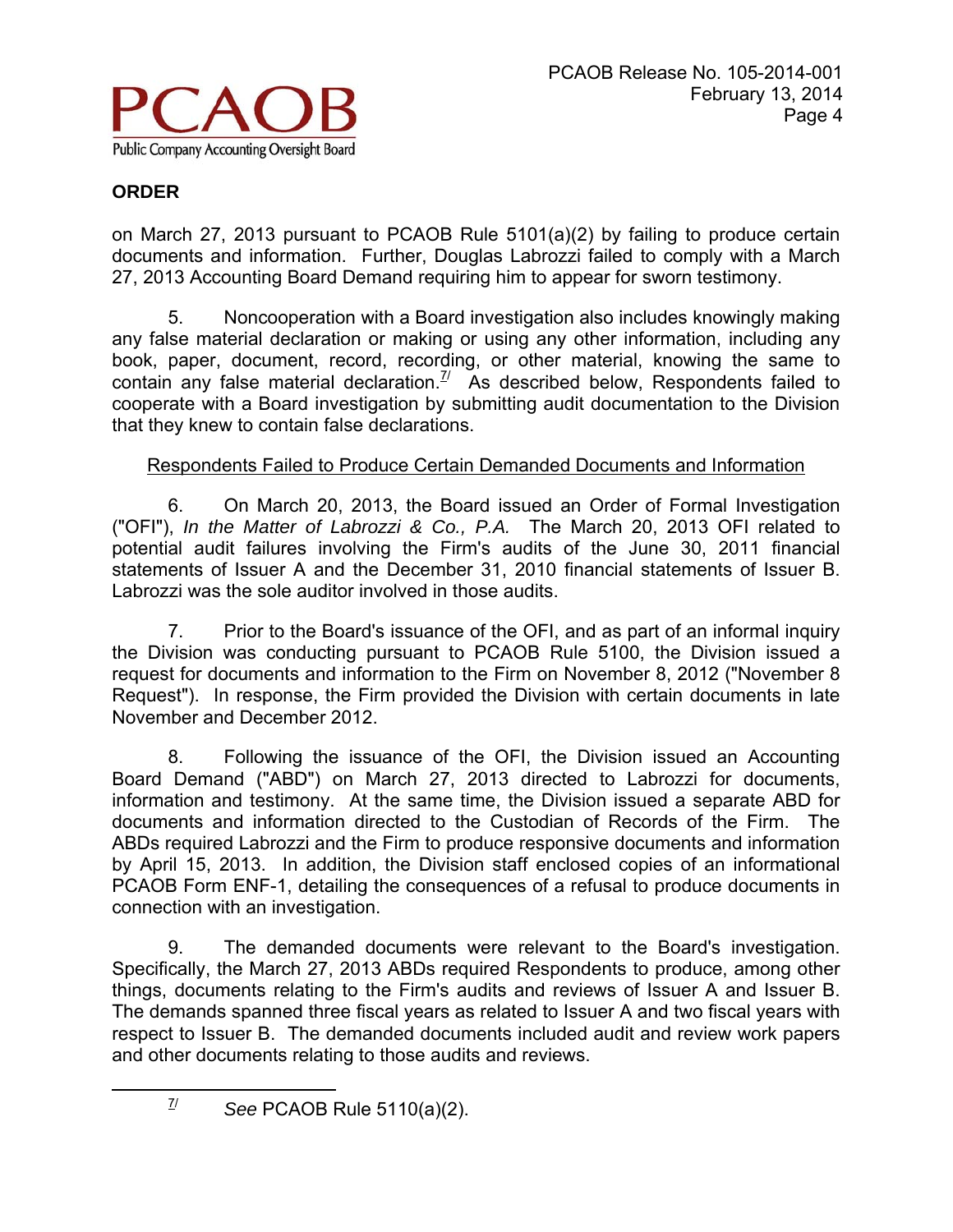

10. As indicated in the cover letters to Respondents, to the extent that Respondents had previously produced an identical copy of one or more of the documents specified in the ABDs, they did not need to provide an additional copy. Instead, the letter directed Respondents to describe such documents, including the date of production, and the paragraphs of the ABDs to which such documents related. The ABDs contained essentially identical demands for documents and information as the November 8 Request, except that the ABDs included Demands 14 and 15, which sought, respectively, a written description of the search conducted for responsive documents and a sworn, written certification that all responsive, non-privileged documents have been produced.

11. While documents produced by the Firm in response to the November 8 Request were responsive to certain demands, as of the date of the Original OIP entire categories of documents demanded by the ABDs had not been produced, as set forth below in paragraph 22.

12. After the ABDs' April 15 deadline for producing documents and information had passed and no response had been received, the Division advised Respondents' attorneys that Respondents had missed the deadline to respond and that the PCAOB considered the non-production of all responsive, non-privileged documents and other information by the due date to constitute a failure to cooperate under Board Rule 5110. The Division, however, granted Respondents certain limited extensions, each time reminding Respondents that a failure to fully respond might result in disciplinary action being taken.

13. On June 5, 2013, counsel provided to the Division certain documents by email; however, that production did not respond to various categories of demanded documents and information outstanding at that time and, thus, did not satisfy Respondents' obligations. For example, at that time Respondents still had not produced certain audit and review work papers for Issuer A and Issuer B, and correspondence files for certain years for both issuers.

14. Thereafter, the Division again advised counsel that neither Labrozzi nor the Firm had provided sufficient responses to the ABDs and that such non-compliance was viewed by PCAOB staff as a failure to cooperate under Board Rule 5110.

#### Labrozzi Failed to Appear for Testimony Pursuant to the ABD

15. As stated, pursuant to the OFI, the Division issued an ABD to Labrozzi on March 27, 2013. In addition to demanding documents, the ABD required Labrozzi to appear for sworn testimony. The ABD set his testimony to begin on May 14, 2013 in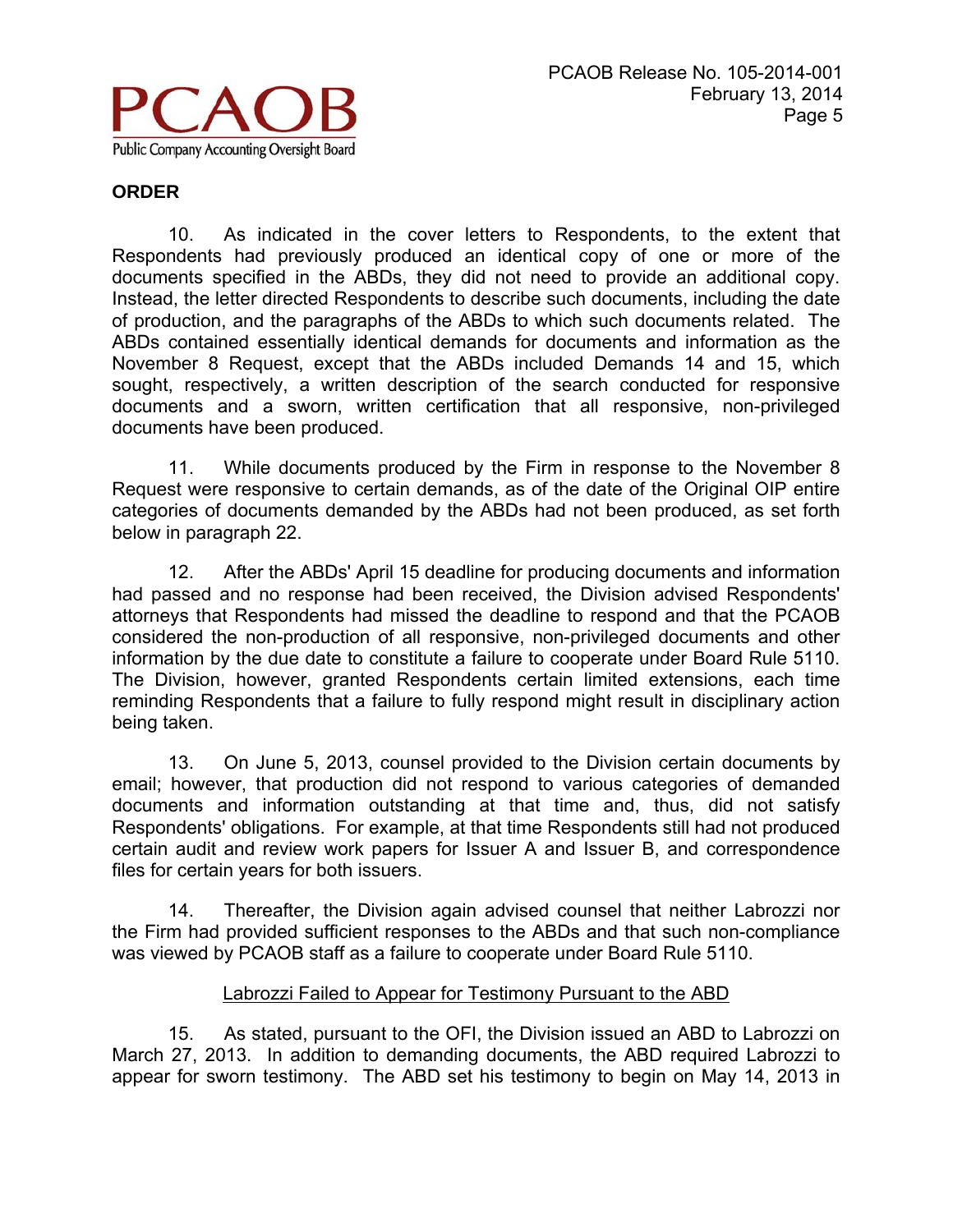

New York. That date was postponed to June 11, 2013 in order to accommodate settlement discussions.

16. Then, on June 5, 2013, Respondents' counsel requested that testimony be rescheduled because of his vacation plans. The Division accordingly agreed to a final, two week extension of the testimony date to June 25, 2013, and stated that no further extensions would be granted.

17. On June 19, 2013, the Division asked counsel to confirm that Labrozzi would arrive for his testimony in New York beginning on Tuesday, June 25, 2013. In response, by email dated June 21, 2013, counsel wrote, "Mr. Librozzi [sic] will appear for deposition on Tuesday."

18. On Monday, June 24, 2013, the day before Labrozzi's scheduled testimony − after the Division had made travel plans for certain staff to travel to New York, booked a court reporter, and organized and arranged for the use of testimony exhibits − Respondents' counsel informed the Division by phone that Labrozzi would not be arriving for his testimony. As of the date of the Original OIP, neither Labrozzi nor his attorney had offered an alternative date for Labrozzi's testimony.

\* \* \* \* \*

19. On June 27, 2013, the Division sent counsel for Respondents a letter (the "Charging Letter") outlining the Division's intent to recommend that the Board commence a disciplinary proceeding to determine whether Respondents failed to cooperate with a PCAOB investigation, by failing to comply with the March 27, 2013 ABDs.

20. The Charging Letter detailed the events surrounding Labrozzi's failure to appear for sworn testimony and explained that such non-compliance with an ABD was viewed as a failure to cooperate with the Board.

21. In addition, the Charging Letter set out the categories of documents and information that had been demanded of Respondents and not produced, including, certain audit and review work papers for Issuer A and Issuer B, and correspondence files for certain years for both issuers.

22. On July 19, 2013, Respondents submitted a brief statement of position to the Charging Letter (the "SOP"). The SOP included the production of certain additional work papers and correspondence. However, entire categories of documents were not produced and remained outstanding as of the date of the Original OIP: (1) the fiscal year-end 2010 audit work papers for Issuer A; (2) the 2011 quarterly review work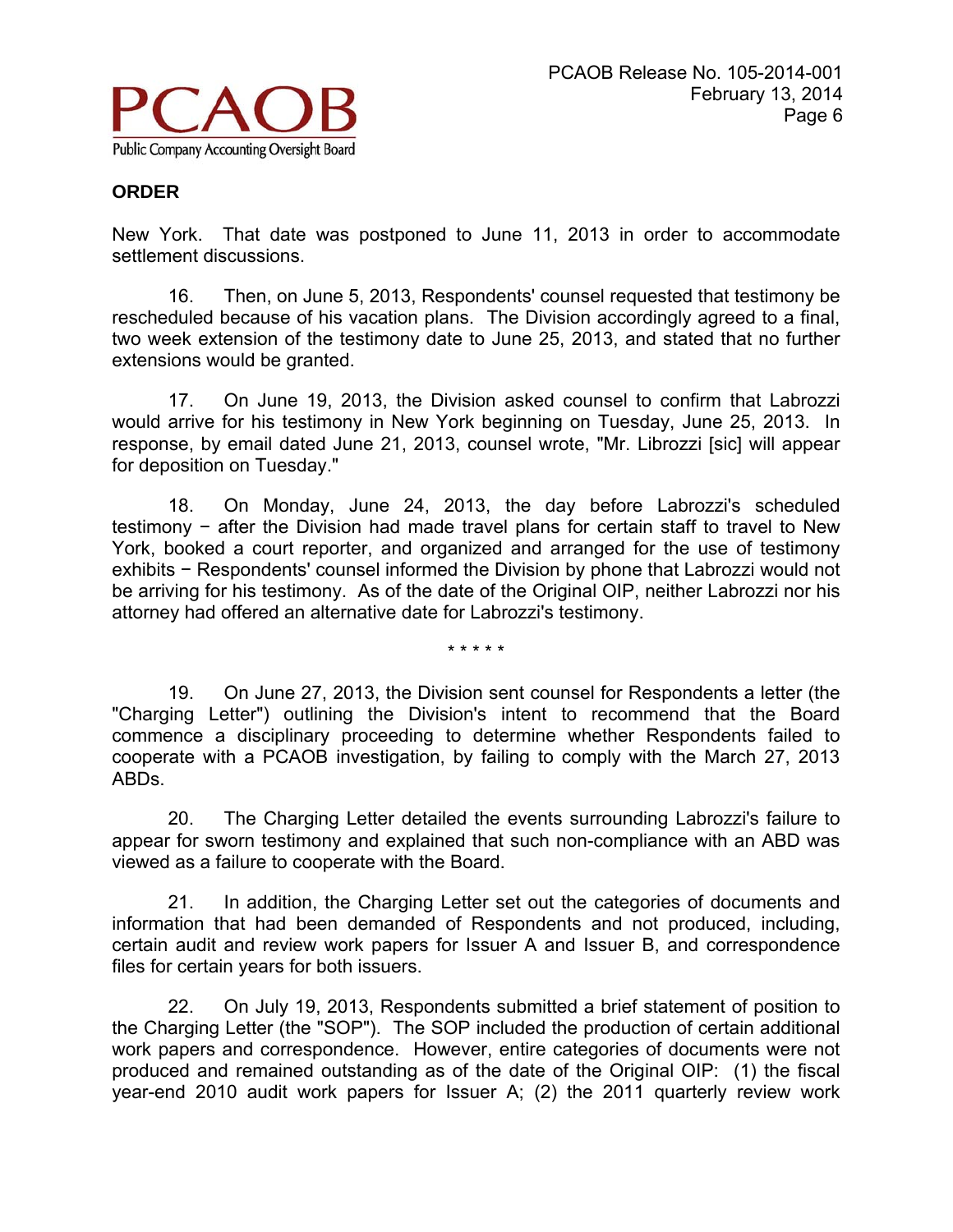

papers for Issuer A; and (3) the correspondence files for the fiscal year-end 2012 audit and 2012 quarterly reviews of Issuer  $A^{8/2}$  As of the issuance of the Original OIP, Respondents had also failed to provide a description of the search conducted for responsive documents and a sworn certification that all responsive documents have been produced. $9/$ 

23. The SOP made no mention of Labrozzi's willingness to appear for testimony. Therefore, on July 22, 2013, the Division wrote counsel for Respondents, pointing out the SOP's silence as to Labrozzi's willingness to appear for testimony and requesting that counsel advise the Division by July 25, 2013 whether or not Labrozzi would agree to appear for sworn testimony. As of the date of the Original OIP, the Division had not received a response.

24. Thus, Respondents failed to cooperate with a Board investigation by failing to comply with ABDs requiring the production of certain documents and information to the Division.

25. Further, Labrozzi failed to cooperate with a Board investigation by failing to comply with an ABD demanding his sworn testimony.

## Respondents Altered Work Papers Before Producing Them to the Division

26. After receiving the Division's informal request for documents dated November 8, 2012, Respondents significantly added to, altered, and backdated the audit documentation for (1) the audit of the June 30, 2010 Issuer A financial statements ("Issuer A 2010 Audit"), (2) the audit of the June 30, 2011 Issuer A financial statements ("Issuer A 2011 Audit"), and (3) the audit of the December 31, 2010 Issuer B financial statements ("Issuer B 2010 Audit"). Respondents subsequently produced these altered audit work papers in response to the March 27, 2013 ABDs without informing the

 $\frac{8}{1}$  It was not until disciplinary proceedings against Respondents were underway that Respondents produced the fiscal year-end 2010 audit work papers for Issuer A, and the correspondence files for the fiscal year-end 2012 audit and 2012 quarterly reviews of Issuer A. And it was not until December 2013, after the institution of disciplinary proceedings, that Respondents clarified that the Firm did not perform 2011 quarterly reviews for Issuer A and, thus, Respondents did not possess 2011 quarterly review work papers for Issuer A.

 $\frac{9}{2}$  It was not until December 11, 2013, after the institution of disciplinary proceedings, that Respondents provided this information.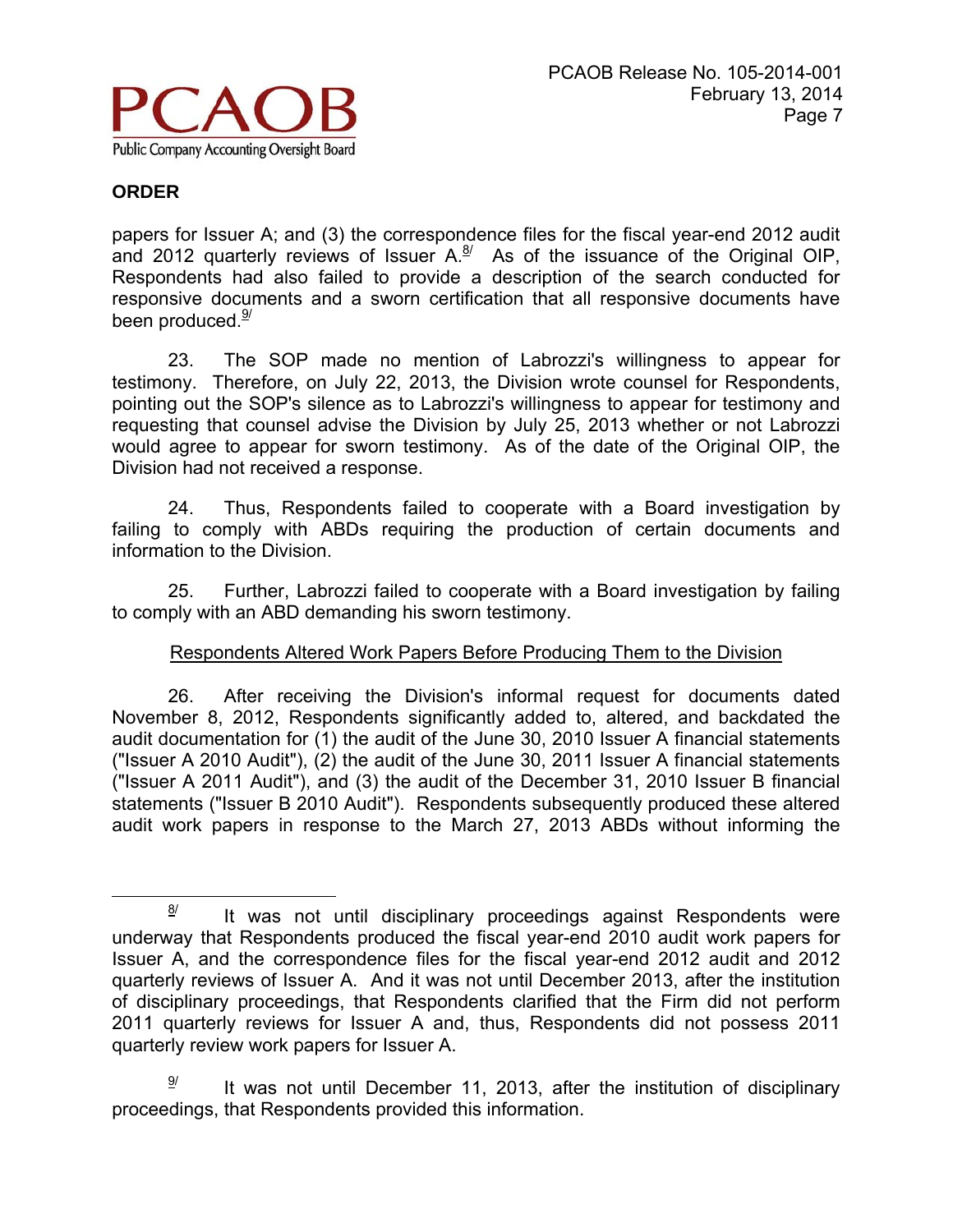

Division that the documentation did not reflect contemporaneous audit work.<sup>10/</sup> The Division only learned of this in the course of questioning Labrozzi during his rescheduled investigative testimony on December 12 and December 13, 2013. Labrozzi acknowledged during testimony that he had prepared and added the audit documentation in an attempt to make the work papers appear more complete and robust.

27. In particular, for all three audits, Labrozzi completed and added to the work papers numerous checklists and other form documents issued by PPC (Thomson Reuters) ("PPC work papers") which purported to describe procedures performed as part of the audits. For example, Labrozzi wholesale added to the audit documentation for all three audits PPC forms entitled "Financial Statement Materiality Worksheet for Planning Purposes"; "Audit Program for General Planning Procedures"; "Fraud Risk Factors"; "Audit Documentation Checklist"; and "Disclosure Requirements for Financial Statements of Smaller Reporting Companies," among other forms. The 33 separate PPC work papers that were added to the audit documentation for the three audits account for a total of (1) 161 pages out of 199 total pages of the work paper file for the Issuer A 2010 Audit; (2) 165 pages out of 222 total pages of the work paper file for the Issuer A 2011 Audit; and (3) 191 pages out of 455 total pages of the work paper file for the Issuer B 2010 Audit.

28. In addition, with regard to other work papers (non-PPC work papers) included in the Issuer A 2010 Audit file and the Issuer A 2011 Audit file produced to the Division, Labrozzi, after receiving the November 8 Request, added substantive comment boxes with text purporting to explain the significance of the work paper for the audit, as revealed by the metadata corresponding to these comments. For example, in the work papers for the Issuer A 2011 Audit, Labrozzi added comment boxes to a "Stock Agreement – Public Company" containing the following text: "Objective: To determine if transaction exists" and "Conclusion: Transaction deemed reasonable. See Memo at WP 4404 for auditors explanation of media credits." Metadata reveals these comment boxes were added on November 20, 2012.

29. In no instance where Labrozzi added documentation or information to the work papers for the three audits after he received the November 8 Request did he

 $10$ <sup> $10$ </sup> Respondents produced the altered Issuer A 2010 Audit documentation to the Division for the first time on December 8, 2013 in response to the ABDs. Respondents first produced the Issuer A 2011 Audit documentation to the Division on December 14, 2012, and then re-produced the same altered audit documentation on December 8, 2013 in response to the ABDs. Respondents first produced the Issuer B 2010 Audit documentation to the Division on November 29, 2012, and then re-produced the same altered audit documentation on June 5, 2013 in response to the ABDs.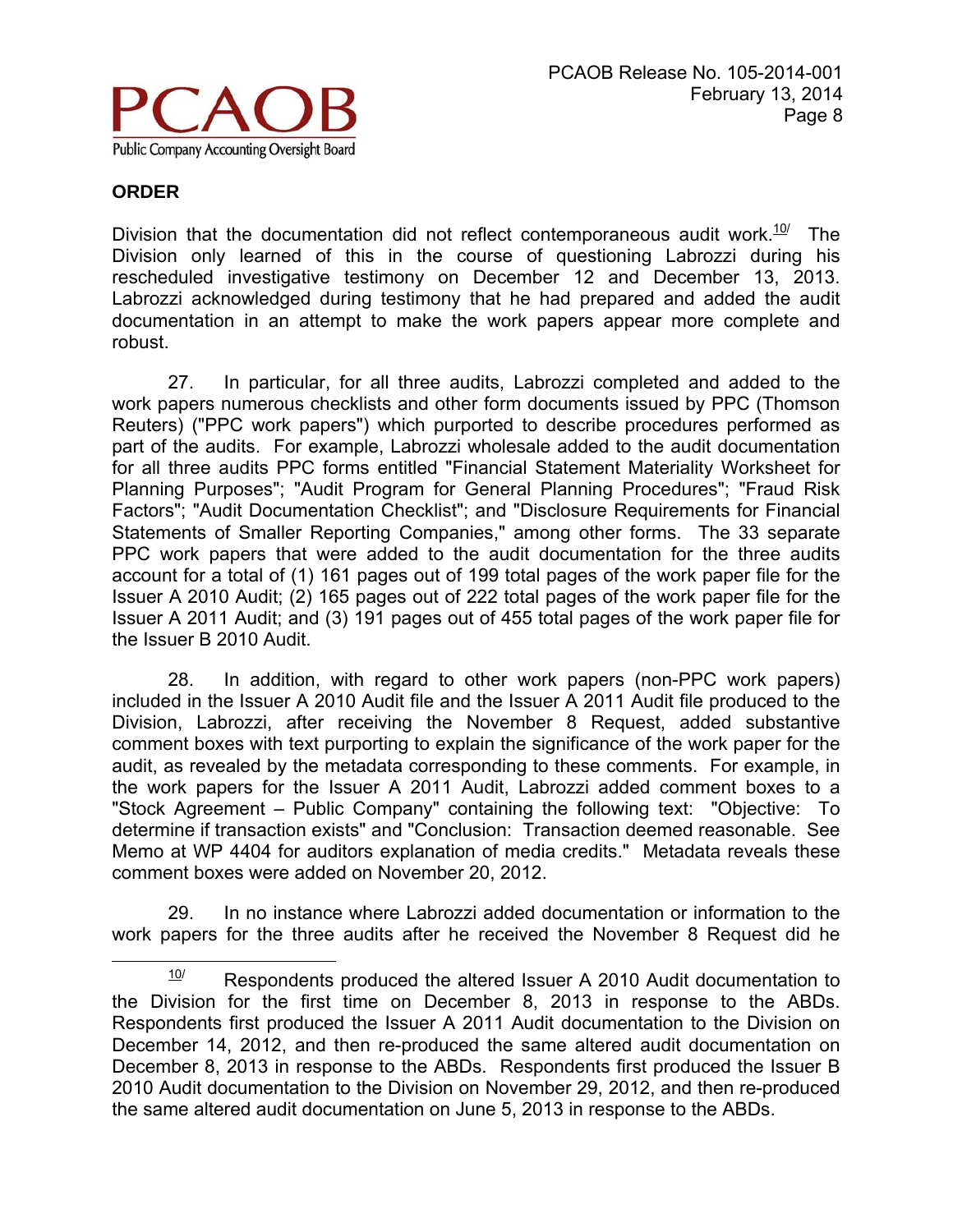

document that he was adding the information at a later date or the reason for such an addition. To the contrary, in many instances, Labrozzi added his initials and backdated the PPC work papers to misleadingly suggest that they had been completed at the time of the audit. For example, Labrozzi dated the "Audit Documentation Checklist" PPC work paper included in the Issuer A 2011 Audit file as having been completed on August 14, 2011, even though he completed it after receiving the November 8 Request.

30. Thus, Respondents produced to the Division the work papers for the Issuer A 2010 Audit, the Issuer A 2011 Audit and Issuer B 2010 Audit without informing the Division of the numerous late alterations and addition of backdated documents to those work papers. As a result, Respondents failed to cooperate with a Board investigation by submitting audit documentation to the Division that they knew to contain false declarations.

## **D. Respondents Violated PCAOB Rules and Auditing Standards**

31. PCAOB rules require that a registered public accounting firm and its associated persons comply with the Board's auditing standards and related professional practice standards.<sup>11/</sup> AS 3 requires that an auditor prepare audit documentation in sufficient detail to document the procedures performed, evidence obtained, and conclusions reached with respect to relevant financial statement assertions, and to demonstrate clearly that the work was in fact performed.<sup>12/</sup> Prior to the report release date, $\frac{13}{}{}$  the auditor must have completed all necessary auditing procedures and obtained sufficient evidence to support the representations in the auditor's report. A complete and final set of audit documentation should be assembled for retention as of a date not more than 45 days after the report release date ("documentation completion date"). $14/$  Circumstances may require additions to audit documentation after the report release date. While information and documentation may be added after that date, any added information or documentation must indicate the date the information was added,

 $\frac{12}{12}$  *See* AS 3 **¶¶** 4 and 6.

13/ *See* AS 3 ¶ 14 (defining "report release date" as "the date the auditor grants permission to use the auditor's report in connection with the issuance of the company's financial statements").

 $\frac{14}{}{}$  See AS 3 ¶ 15.

11/ *See* PCAOB Rule 3100.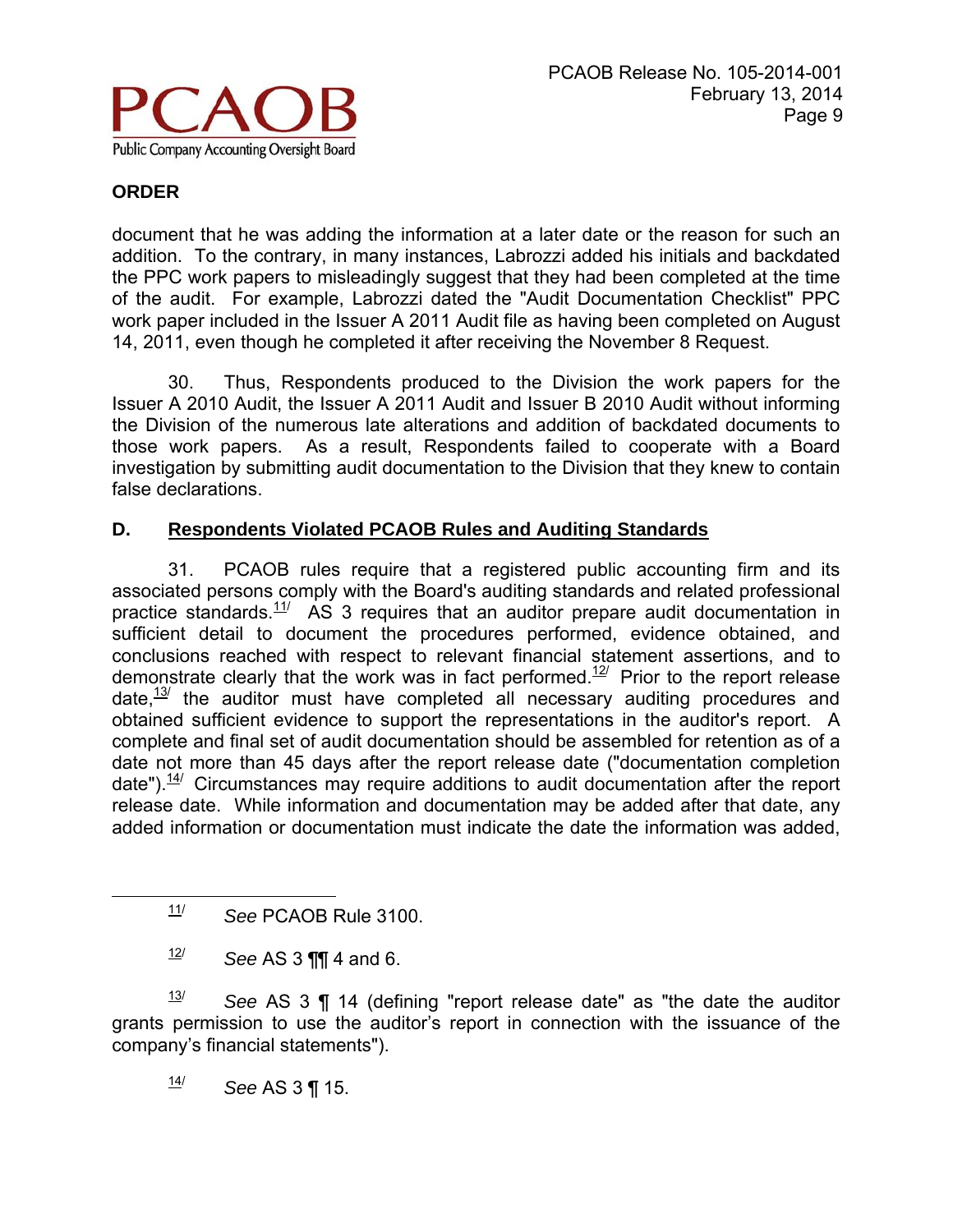

the name of the person who prepared the additional documentation, and the reason for adding it. $\frac{15}{10}$ 

32. Both the November 8 Request and ABDs expressly sought the Firm's "complete and final sets of audit and review documentation assembled for retention" for the relevant audits in accordance with AS 3.

33. Respondents improperly created and added audit documentation to the audit files following the documentation completion dates for the Issuer A 2010 Audit, the Issuer A 2011 Audit, and the Issuer B 2010 Audit. In particular, for all three audits, following the relevant documentation completion dates, Labrozzi completed and added to the work papers numerous PPC work papers which purported to describe procedures performed as part of the audits. In addition, with regard to other work papers (non-PPC work papers) included in the Issuer A 2010 Audit file and the Issuer A 2011 Audit file produced to the Division, Labrozzi, following the relevant documentation completion dates, added substantive comment boxes with text purporting to explain the significance of the work paper for the audit. Respondents performed such additions and alterations without documenting that the audit documentation had been created and added after the documentation completion dates or the reason for so doing.

34. Accordingly, Respondents repeatedly violated AS 3.

#### **IV.**

In view of the foregoing, and to protect the interests of investors and further the public interest in the preparation of informative, accurate, and independent audit reports, the Board determines it appropriate to impose the sanctions agreed to in Respondents' Offers. Accordingly, it is hereby ORDERED that:

- A. Pursuant to Sections  $105(b)(3)(A)(iii)$  and  $105(c)(4)(E)$  of the Act and PCAOB Rules 5300(a)(5) and 5300(b)(1), Labrozzi & Co., P.A. and Douglas A. Labrozzi, CPA are hereby censured;
- B. Pursuant to Section  $105(b)(3)(A)(ii)$  and  $105(c)(4)(A)$  of the Act and PCAOB Rules 5300(a)(1) and 5300(b)(1), the registration of Labrozzi & Co., P.A. is revoked; and

15/ *See* AS 3 ¶ 16.